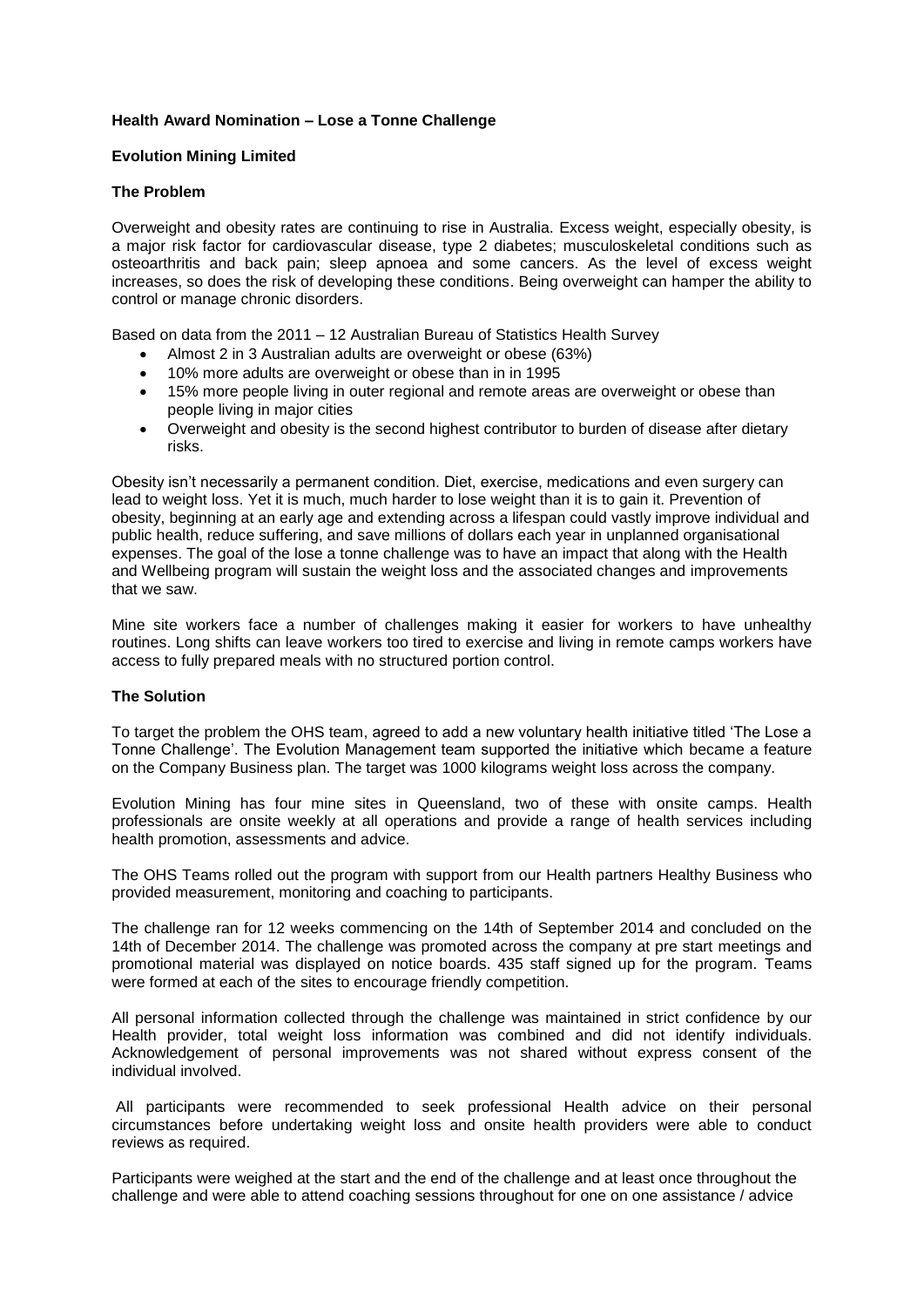as required. Health topics were regularly presented at toolbox sessions. A variety of weekly group exercise activities were held at sites to help motivate and encourage participants.

Health information fact sheets were provided to sites on a regular basis for displaying on notice boards, discussions at pre-starts.

The following acknowledgements were announced at the conclusion of the challenge

- Best Site Most weight lost across the EVN group
- Best Site Best percentage weight loss across the EVN group
- Best Team Improvement Best percentage weight loss by a Team (one per site)
- Best Site Work team Most weight lost by a team for each site
- Best individual improvement Most weight lost by an individual (one per site)
- Best individual improvement Best percentage weight loss by an individual (one per site)

### **Benefits/Effects**

**Target** – 1000 kilograms across the company

# Company results –

435 staff participated.

The initial total weight of all participants was 41,639kgs.

At the completion of the challenge the target was achieved with an amazing weight loss of 1,155kgs. This amounted to a 2.8% weight loss and an average weight loss per person of 2.6 kgs.

Queensland Site results (excluding WA and Corporate) –

|                   | Initial total |             |               | Average weight  |
|-------------------|---------------|-------------|---------------|-----------------|
|                   | weight        | Weight loss | % weight loss | loss per person |
| Cracow            | 9982.2        | 301.1       | 3.0           | 2.9             |
| Mt Rawdon         | 9674.3        | 234         | 2.4           | 2.4             |
| <b>Mt Carlton</b> | 7624.1        | 164         | 2.2           | 2.1             |
| Pajingo           | 5238.2        | 144.5       | 2.8           | 2.6             |

#### Queensland individual results -

|            | Initial weight | Weight loss | % weight loss |
|------------|----------------|-------------|---------------|
| <b>MRO</b> | 121            | 19.3        | 16.0          |
| <b>MCO</b> | 121.3          | 19.1        | 15.7          |
| <b>CRO</b> | 105.5          | 16.5        | 15.6          |
| חוי        | 111.9          | 13.4        | 12.0          |

Along with the overall reductions there was also some positive indicators across the participants in other health indicators including

- Body Mass Index (BMI)- before 30.4 and after 29.13
- 17% reduction in people reporting (DASS survey) moderate to severe depression
- 12% reduction in people reporting (DASS) moderate to severe anxiety
- 16% reduction in self-reported cigarettes smokes per day
- 22% increase in self-reported exercise time per day
- 12% reduction in members who were in the intermediate to high risk category for Diabetes
- 16% reduction in members who were in the intermediate to high risk category for Heart Disease
- Average Blood pressure before 130/85 & after 127 / 82
- Waist measurement before 98.54 & after 96.4
- Total Cholesterol before 5.3 and after 4.95